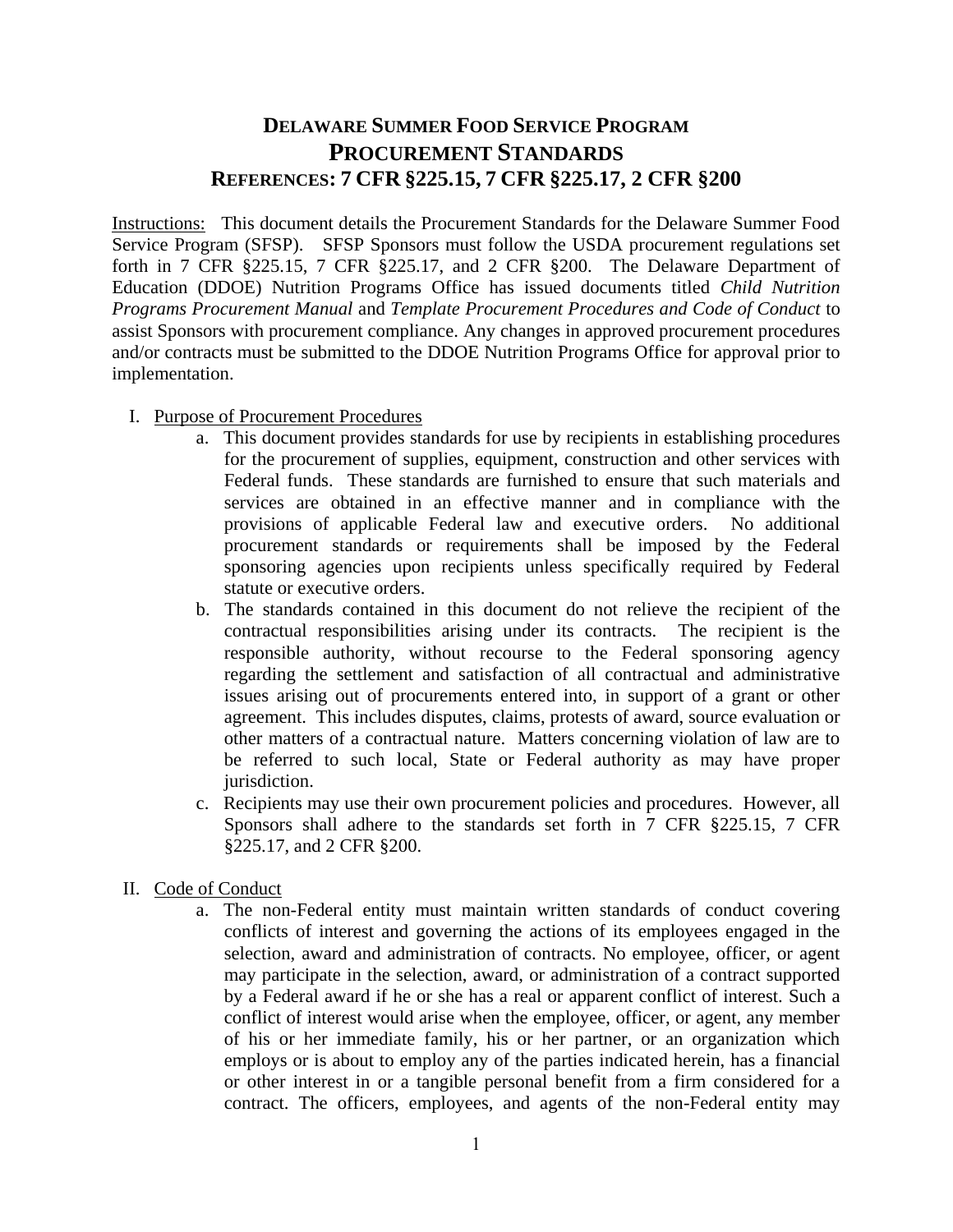neither solicit nor accept gratuities, favors, or anything of monetary value from contractors or parties to subcontracts. However, non-Federal entities may set standards for situations in which the financial interest is not substantial or the gift is an unsolicited item of nominal value. The standards of conduct must provide for disciplinary actions to be applied for violations of such standards by officers, employees, or agents of the non-Federal entity.

- III. Procurement Procedures
	- a. All procurement transactions shall be conducted in a manner which provides, to the maximum extent practical, open and free competition. The recipient should be alert to organizational conflicts of interest or non-competitive practices among contractors that may restrict or eliminate competition or otherwise restrain trade. In order to ensure objective contractor performance and eliminate unfair competitive advantage, contractors that develop or draft specifications, requirements, statements of work, and invitations for bids and/or requests for proposals must be excluded from competing for such procurements. Awards shall be made to the bidder/offeror whose bid/offer is responsive to solicitations and shall clearly set forth all requirements that the bidder/offeror must fulfill in order for his or her bid/offer to be evaluated by the recipient. Any and all bids/offers may be rejected when it is in the recipient's interest to do so.
	- b. All recipients shall establish written procurement procedures that provide for, at a minimum, the following procedural requirements (note: Sponsors should refer to *Template Procurement Procedures and Code of Conduct* for sample language and detailed requirements):
		- i. Proposed procurement actions shall follow a procedure to assure the avoidance of purchasing unnecessary or duplicative items. Where appropriate, an analysis shall be made of lease and purchase, alternatives to determine which would be the most economical, practical procurement.
			- 1. Solicitations for goods and services shall be based upon:
				- a. A clear and accurate description of the technical requirements for the material, product or service to be procured. Such a description shall not, in competitive procurements, contain features which unduly restrict competition.
				- b. Requirements which the bidder/offeror must fulfill and all other factors to be used in evaluating bids or proposals.
				- c. A description, whenever practicable, of technical requirements in terms of functions to be performed or performance required, including the range of acceptable characteristics or minimum acceptable standards.
				- d. "Brand name or equal" descriptions may be used as a means to define the performance or other salient requirements of procurement, and when so used the specific features of the named brand which must be met by bidders/offerors shall be clearly specified.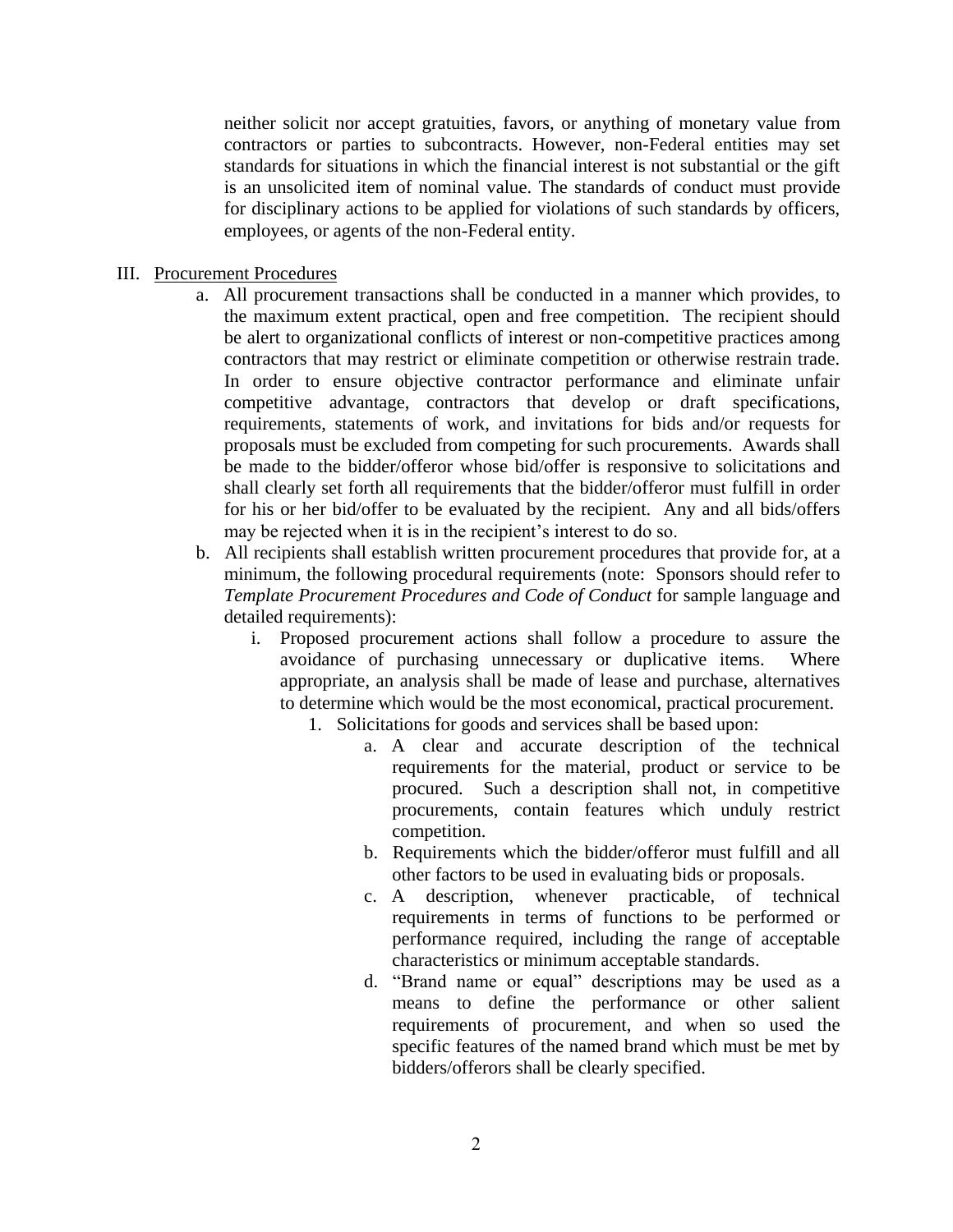- e. The acceptance, to the extent practicable and economically feasible, of products and services dimensioned in the metric system of measurement.
- f. Preference, to the extent practicable and economically feasible, for products and services that conserve natural resources and protect the environment and are energy efficient.
- ii. Positive efforts shall be made by the recipients to utilize small business, minority-owned firms, and women's business enterprises, whenever possible. Recipients of Federal awards shall take all of the following steps to further this goal:
	- 1. Ensure that small businesses, minority–owned firms, and women's business enterprises are used to the fullest extent practicable.
	- 2. Make information on forthcoming opportunities available and arrange time frames for purchases and contracts to encourage and facilitate participation by small businesses, minority-owned firms, and women's business enterprises.
	- 3. Consider in the contract process whether firms competing for larger contracts intend to subcontract with small businesses, minority-owned firms, and women's business enterprises.
	- 4. Encourage contracting with consortiums of small businesses, minority-owned firms and women's business enterprises when a contract is too large for one of these firms to handle individually.
	- 5. Use the services and assistance, as appropriate, of such organizations as the Small Business Administration and the Department of Commerce's Minority Business Development Agency in the solicitation and utilization of small businesses, minority-owned firms, and women's business enterprises.
- iii. The type of procuring instruments used, e.g., fixed price contracts, costs reimbursable contracts, purchase orders, incentive contracts, shall be determined by the recipient but must be appropriate for the particular procurement and for promoting the best interest of the program involved. The "cost-plus-a-percentage-of-cost" method of contracting shall not be used.
- iv. Comply with regulation that all proposed Food Service Management Company (FSMC) contracts are publicly announced at least once, not less than 14 calendar days prior to the opening of bids, and the announcement includes the time and place of the bid opening. In addition, the State Agency (SA) must be notified by the Sponsor at least 14 calendar days prior to the opening of the bids, of the time and place of the bid opening;
- v. All requirements in which offerors must fulfill, in addition to all other factors which will be used in the evaluation of bids or proposals, must be identified.
- vi. The SFA/Sponsor will perform a cost or price analysis in connection with every formal procurement, including contract modifications. The Sponsor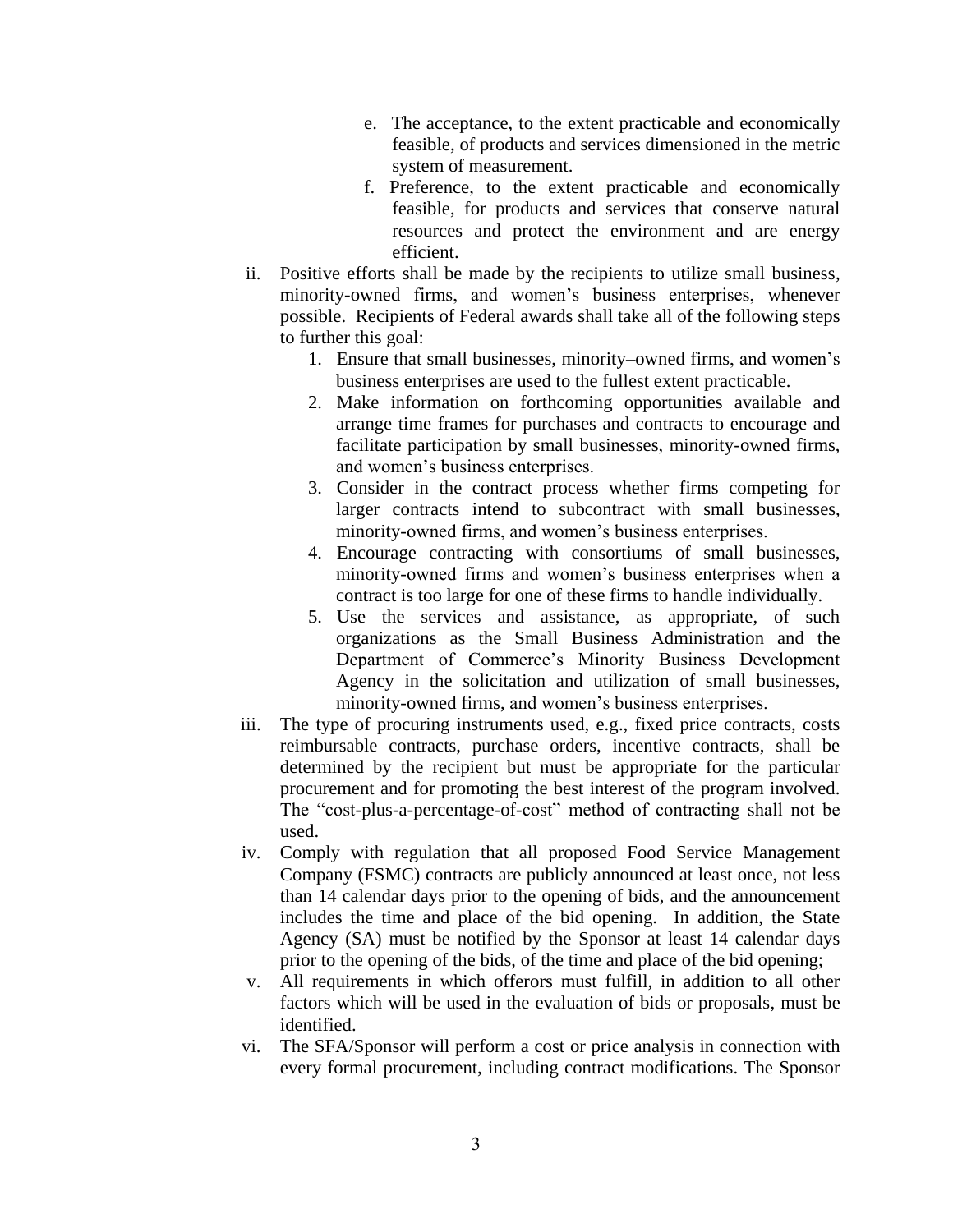should make independent price/cost estimates before soliciting for and receiving bids or proposals.

- vii. Competitive bid protest procedures consistent with regulations established in 48 CFR 33.103, *Protests to the agency*, must be listed in the Sponsor's procurement procedures along with the actions that the SFSP Sponsor will take related to the bid protest procedures.
- viii. The Sponsor must ensure that all required contract provisions, per 2 CFR §200, are included in bid language.
- IV. Selection Procedures
	- a. Contracts shall be made only with responsible contractors that possess the potential ability to perform successfully under the terms and conditions of a proposed procurement. Consideration shall be given to such matters as contractor integrity, record of past performance, financial and technical resources, or accessibility to other necessary resources.
	- b. All proposed sole source contracts or where only one bid or proposal is received shall be subject to prior approval at the discretion of the SA.
	- c. Some form of price or cost analysis must be made in connection with every procurement action. Price analysis may be accomplished in various ways, including the comparison of price quotations submitted, market prices and similar indicia, together with discounts. Cost analysis is the review and evaluation of each element of cost to determine reasonableness, allocability and allowability.

## V. Procurement Records

Procurement records must be maintained by the Sponsor for a period of three years plus the current year.

- a. Recipients shall, upon request, make available to the Federal awarding agency, pre-award review and procurement documents, such as Request for Proposal (RFPs) or Invitations to Bid (IFBs), independent cost estimates, etc., when any of the following conditions apply:
	- i. A recipient's procurement procedures or operation fails to comply with the procurement standards in the Federal awarding agency's implementation of this part.
	- ii. The procurement is expected to exceed the small purchase threshold of \$49,999 and is to be awarded without competition or only one bid or offer is received in response to solicitation.
	- iii. The procurement, which is expected to exceed the small purchase threshold, specifies a "brand name" product.
	- iv. The proposed award over the small purchase threshold is to be awarded to other than the apparent low bidder under a sealed bid procurement.
	- v. A proposed contract modification changes the scope of a contract or increases the contract amount by more than the amount of the small purchase threshold.
- VI. Contract Procedures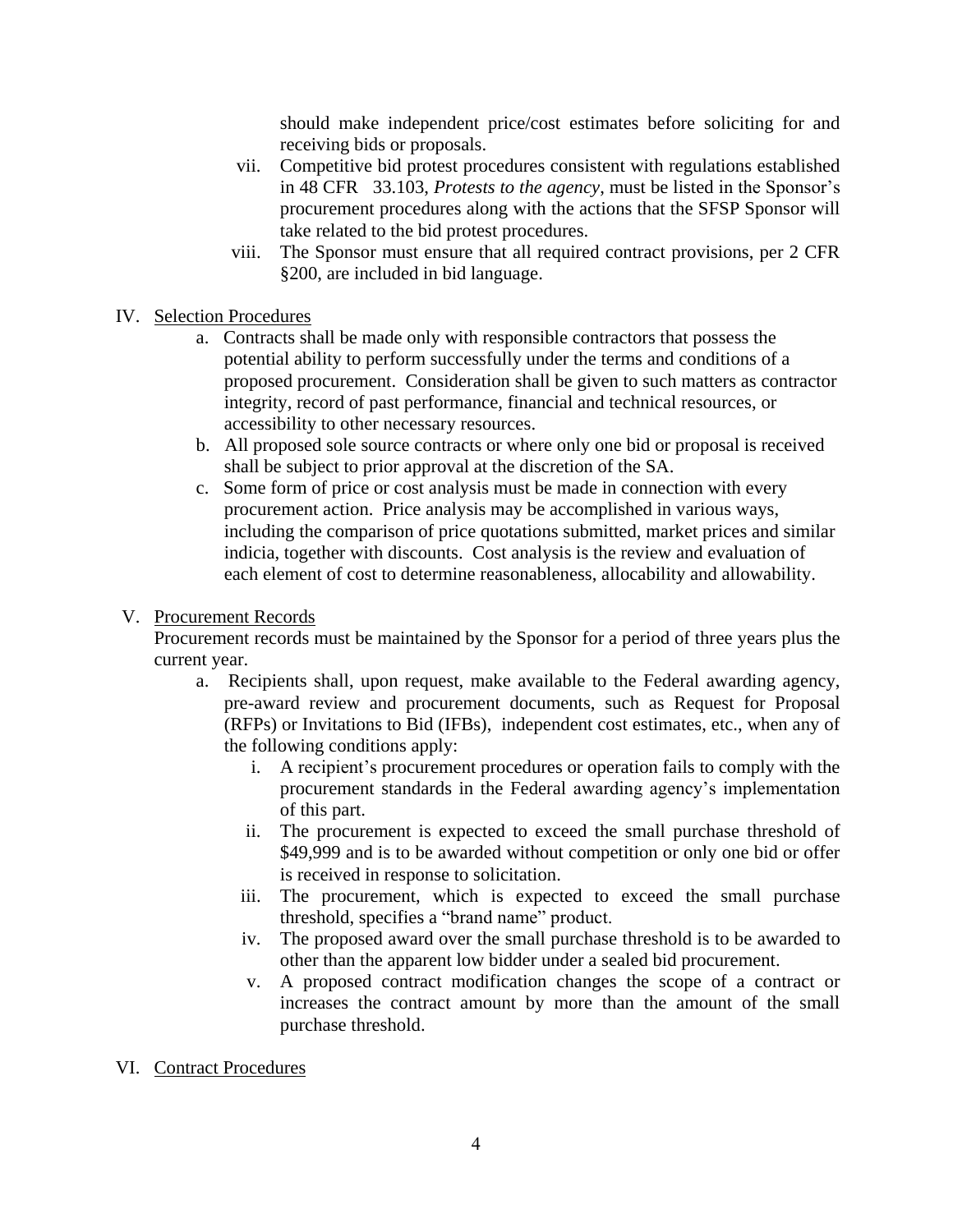A system for contract administration shall be maintained to ensure contractor conformance with terms; conditions and specifications of the contract, and to ensure adequate and timely follow-up of all purchases.

- VII. Procurement Types and Purchasing Thresholds:
	- a. Micro-Purchase Purchases made where the annual cumulative total does not exceed \$10,000. Micro-purchases may be awarded without soliciting competitive quotations if the price is considered to be reasonable and purchases must be equitably distributed among qualified suppliers.
	- b. Small Purchase For purchases between \$10,001 and \$49,999. Price quotations must be obtained from at least three qualified sources. Documentation of price quotations must be maintained by the Sponsor (date, vendors contacted, quotes received).
	- c. Formal Bid For purchases of \$50,000 and over.
		- i. Invitation for Bid (IFB) Competitive sealed bids which are publicly solicited, resulting in a firm, fixed-price contract. The contract is awarded to the lowest-priced responsive and responsible bidder.
		- ii. Request for Proposal (RFP) Competitive negotiation procurement method with price being the primary consideration when awarding a contract. With this type of procurement, the procurement must be publicized, the procurement must be solicited from an adequate number of qualified sources, the Sponsor must have a written method for conducting technical evaluations of the proposals received and for selecting the recipient, and contracts must be awarded to the proposal that is most advantageous to the program (with price and other factors considered).

## VIII. Vended Meals (Meals procured from a FSMC)

- a. Bid award and procedures
	- i. Before a Sponsor can go out to bid, they must have clearance from the SA.
	- ii. Sponsor must notify the SA in writing at least 21 days prior to the requested bid opening date. They must also submit the bid documents for review and approval. The SA will approve bid opening documents and bid opening date in writing via email. Any changes in the approved bid opening date must be approved in advance by the SA.
	- iii. At least 14 days prior to the bid opening date, the Sponsor must publicly advertise the bid (publishing notice for one day meets the Federal requirement). Sponsor must immediately submit a copy of the published ad to the SA.
	- iv. Effective the date the ad appears in the newspaper, the Sponsor must make available to any FSMC the IFB package which includes:
		- 1. The SA standard contract;
		- 2. Completed IFB with the attached menu and site listing, including SA approved serving times;
		- 3. Certification of Independent Price Determination; and
		- 4. Food Product Specifications.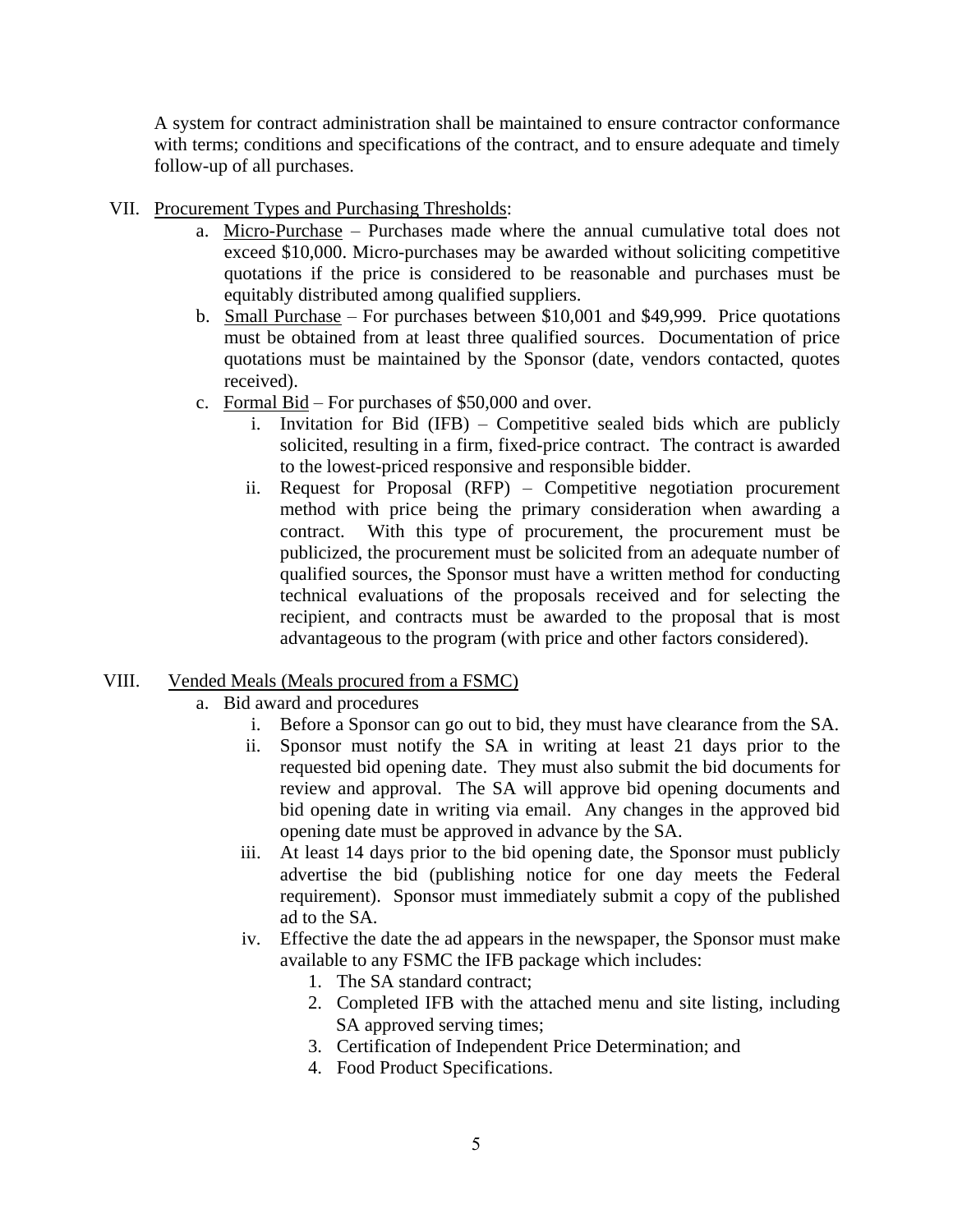- v. All bids must be at the bid opening at the designated time for the opening of the bids.
- vi. Once the first bid is opened, no additional bids will be accepted and no bids will be opened before the designated time.
- vii. Any FSMC that submits a bid over \$150,000 must submit a bid bond with the bid package in an amount equal to 10 percent of the value of the contract for which the bid is made. The bid bond must be from a company listed in the current United States Department of Treasury Circular 570 certified to do business in Delaware. No other type of bid bond is acceptable. A copy of the bid bond shall accompany each bid. applicable, the decision to waive the requirement of a bid bond must be clearly stated in the bid special provisions.
- b. Award
	- i. Sponsors will need written authorization from the SA before awarding any bid which:
		- 1. Totals \$150,000 or more;
		- 2. Exceeds the total of the lowest bid tendered; or
		- 3. Is a sole source bid.

Note: The SA has five working days to review materials and advise the Sponsor regarding the award of contract.

- ii. Copies of all bids including bid and performance bonds, when required, must be sent to the SA with cover "Bid Sheet" identifying which bid will be accepted, along with the Sponsor's reason for choosing the successful bidder.
- iii. Performance Bond For contracts over \$150,000, a performance bond equal to 100 percent of the value of the winning contract must be obtained by the contractor. The performance bond must be from a company listed in the current United States Department of Treasury Circular 570 certified to do business in Delaware. Sponsors may not accept cash, letter of credit, trust account, land or any other form of guarantee in lieu of the performance bond. The contractor must furnish a copy of the bond to the Sponsor within 10 days of the contract's award. The performance bond must include the entire period that the Sponsor will operate the SFSP. If applicable, a reduction or waiver of the performance bond shall be stated in the bid specifications.
- iv. Copies of all contracts between Sponsors and FSMCs must be submitted to the SA prior to the beginning of program operations.

## c. Acceptable Bids

- i. Each Food Service Management Company bid must contain:
	- 1. Copy of the required health certification and inspection;
	- 2. The bid on the required form; and
	- 3. Bid bond, if applicable.